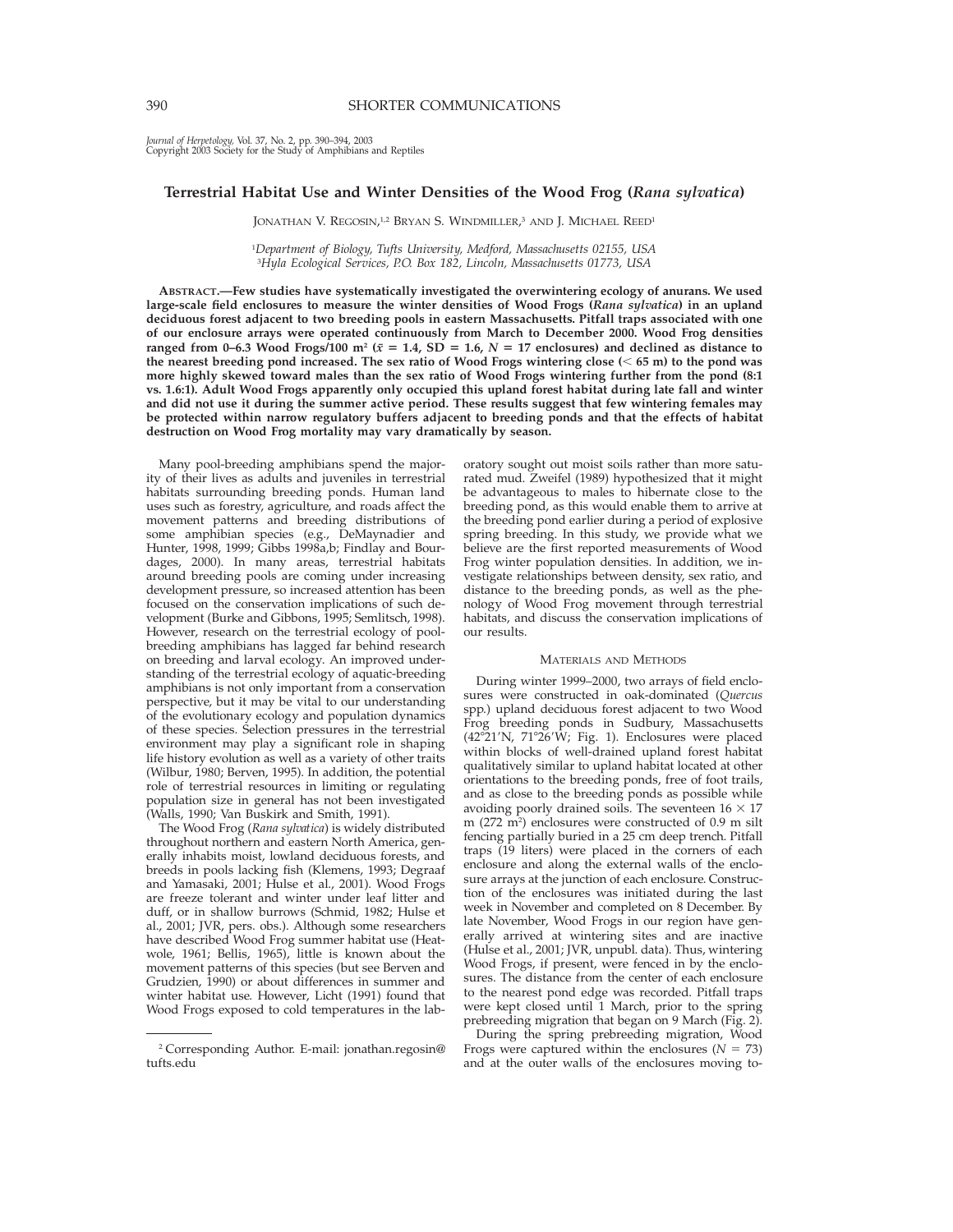

FIG. 1. Map of study site in Sudbury, Massachusetts. Seventeen 272-m<sup>2</sup> field enclosures were constructed adjacent to two woodland pools used for breeding by Wood Frogs. Pitfall traps were located at the four corners of each enclosure, as well as along the external walls of the enclosure arrays at the corners (two traps) and at the junction between enclosures.

ward ( $N = 125$ ) or lateral to ( $N = 102$ ) the nearest breeding pond. The sex of each captured individual measuring 38 mm or more (SVL) was determined by the presence or absence of male nuptial pads on the inner digits of the front limbs, whereas individuals  $<$ 38 mm in length were classified as juveniles (Bellis, 1965). After processing, individuals were released into the pond they were moving toward, based upon their location of capture. Wood Frogs captured moving laterally relative to the nearest breeding pond were released in their apparent direction of movement at the opposite side of the enclosure array. Wood Frogs emerging from enclosures during the prebreeding migration were released to the nearest breeding pond if captured in either of the two pitfall traps closest to the pond and were assumed to be moving laterally if captured in the other two traps within a given enclosure. As the enclosures were to be used for experimental manipulations involving Spotted Salamanders (*Ambystoma maculatum*), no Wood Frogs were released back into the enclosures. Rather, once the prebreeding migration was completed, Wood Frogs captured at the outer walls of an enclosure array were released at the opposite end of the array, as described above. External traps at the Round Pond array were shut down in late April, but traps at the Long Pond array were operated continuously through the following December (Fig. 1). During the spring, traps were checked the day after every nighttime rain, and at least once every 2–3 days, regardless of weather. Traps operated during the other seasons were checked after each nighttime rain and at least once every week, except when a solid snow pack was present. The bottom of each pitfall trap was lined with a 25  $\times$  25 cm sponge, which was kept damp throughout the study to prevent desiccation of amphibians.

Wood Frogs emerging from enclosures in the early spring were known to have wintered  $<65$  m from the nearest breeding pond, whereas Wood Frogs captured at the outer wall of each enclosure array located roughly parallel to the pond shore, were considered to have wintered  $> 65$  m from their breeding pond. Although these individuals could have wintered closer to the breeding pond if they first moved directly away from the pond, and then abruptly reversed direction, our data from another site indicate that this is unlikely. At a site with concentric rings of drift fencing located 0, 60, 100, and 200 m from a breeding pond, it was extremely rare for Wood Frogs to be captured moving away from the breeding pond during the prebreeding migration (Regosin et al., unpubl. data). Thus, we obtained data on the winter densities of Wood Frogs within 17 enclosures adjacent to two breeding ponds. To test for a relationship between winter Wood Frog densities and distance to the nearest breeding pond, linear regression analysis was performed on square-root transformed counts (Sokal and Rohlf, 1981). Using contingency table analysis, we were also able to compare the sex ratio of animals wintering within the enclosures, less than 65 m from the breeding ponds, with animals wintering at greater distances to the breeding ponds.

# RESULTS

The phenology of Wood Frog captures associated with traps at the Long Pond array operated continuously from 1 March to 31 December 2000 is shown in Figure 2. Although adults were captured emigrating from the breeding ponds during late March and early April, they were almost never captured from mid-April through early November, indicating that they were not using this upland deciduous forest habitat for feeding or shelter during their active period. In the fall, adults were captured during a very narrow period in early to mid-November (Fig. 2). At this time, 17 of 26 (65.4%) adult frogs were captured moving toward the nearest breeding pond, and only one individual was captured moving away from the breeding pond. The remaining  $30.\overline{1}\%$  of individuals were captured in traps lateral to the nearest breeding pond. Metamorphosing juveniles began to emerge from the breeding ponds on June 27.

Winter densities of frogs within enclosures ranged from 0–6.3 frogs/100 m<sup>2</sup> ( $\bar{x}$  = 1.4, SD = 1.6, *N* = 17). Only two of 65 frogs (3.1%) apparently wintering in the enclosures were juveniles, whereas only seven (10.8%) were females. The sex ratio (males:females) was significantly more highly skewed toward males among animals wintering within the enclosures  $< 65$ m from the nearest breeding pond (8:1), than among animals captured at the outer walls of the enclosures parallel to the pondshores and apparently overwintering  $>65$  m from their breeding pond (1.6:1;  $\chi^2$  = 13.7,  $df = 1$ ,  $P < 0.001$ ; Fig. 3). Males were estimated to be 4.9 times more likely than females to overwinter  $<$  65 m from their breeding pond (95% CI for odds ratio, 1.9–14.2)

To examine whether gender differences in habitat use might be explained by gender differences in orientation (e.g., females were just as close to the pond but at different compass directions), we analyzed available migratory orientation data from the 1998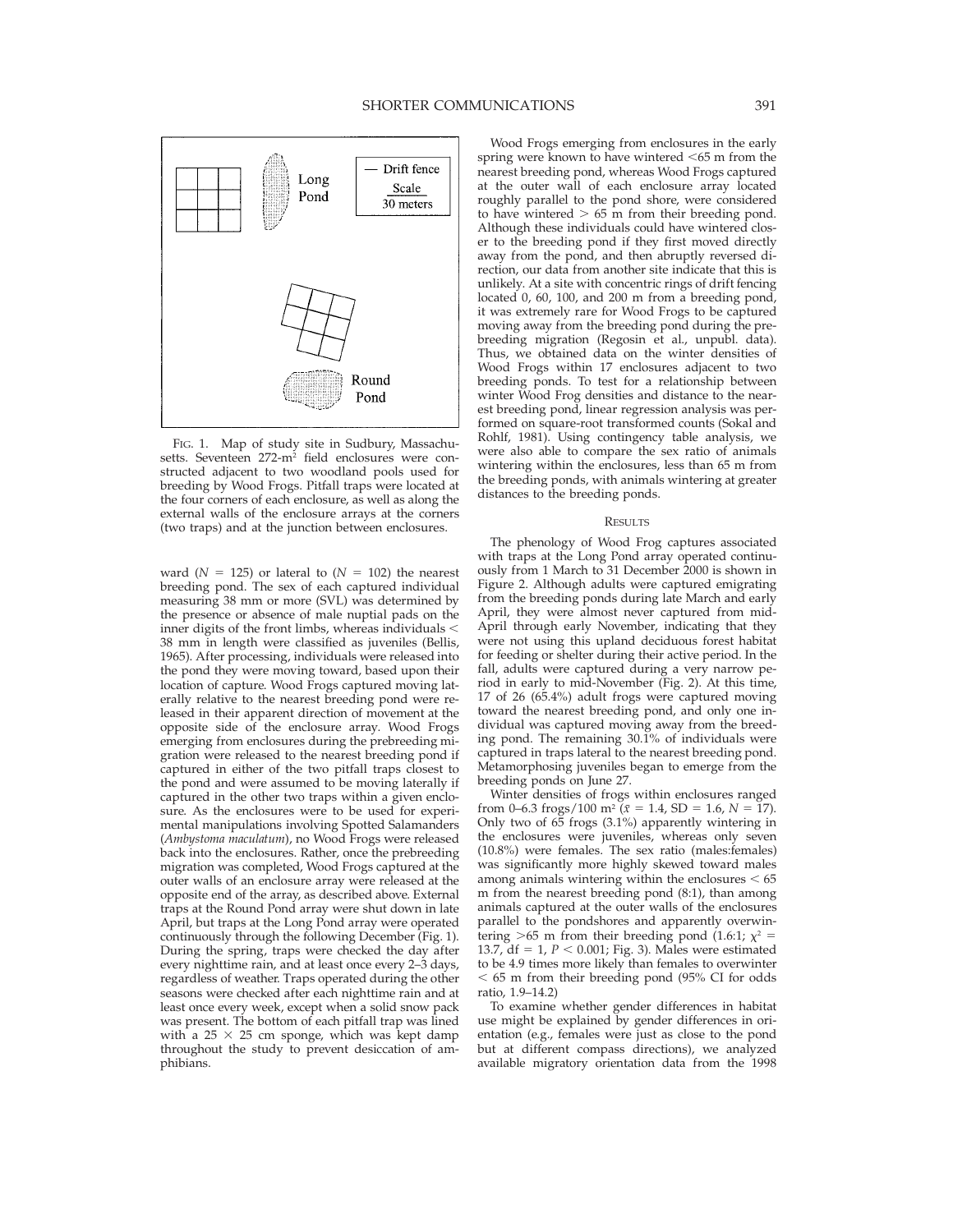

# **Two-week Period Ending**

FIG. 2. Seasonal phenology of Wood Frog captures at the outer walls of the Long Pond enclosure array. Pitfall traps were operated continuously from 1 March to 31 December 2000. Wood Frogs were first captured emerging from hibernation on 9 March. Juveniles captured prior to June 28 are presumed to be yearlings that metamorphosed in 1999.

breeding season. During March 1998, both breeding ponds were fully encircled by drift fences located approximately 30 m from each pondshore (pairs of 19 liter pitfall traps spaced at 15-m intervals). These fences were constructed while the prebreeding migration had already begun, but construction was completed prior to the postbreeding migration. During the 1998 postbreeding migration, the distributions of male and female frogs among pitfall traps did not differ at either pond (Kolmogorov-Smirnov two sample test, Oblong Pond:  $D = 0.04$ ,  $N = 607$ ,  $P > 0.9$ ; Round Pond:  $D = 0.05$ ,  $N = 1437$ ,  $P > 0.3$ ). Similar results were obtained for that portion of the prebreeding migration for which data were available (Kolmogorov-Smirnov two sample test, Oblong Pond:  $D = 0.\overline{10}$ ,  $N = 132$ , *P*  $> 0.9$ ; Round Pond: D = 0.07,  $N = 232$ ,  $P > 0.9$ ). The density of frogs wintering in the enclosures increased as distance to the nearest breeding pond decreased (*r*<sup>2</sup>  $= 0.38$ ,  $F_{1,15} = 9.39$ ,  $P = 0.008$ ; with outlier deleted,  $r^2$  $= 0.46, F<sub>1,15</sub> = 12.21, P = 0.004; Fig. 4.$ 

## **DISCUSSION**

Few studies have examined the ecology and habitat use of wintering amphibians (e.g., Lamoureux and Madison, 1999), and to our knowledge ours is the first study to directly measure winter densities of a ranid. Wood Frog winter densities reported here  $(\bar{x} = 1.4)$ 100 m2 ) were considerably lower than the 0.13–0.75 frogs/m2 reported for three 8-m2 plots in a forested wetland in early October (Heatwole, 1961). However, Heatwole suggested that the Wood Frogs he observed might not yet have been hibernating. Although enclosures at our site were large, and the enclosed habitat was qualitatively similar to the upland habitat at other orientations to the ponds, enclosures were not randomly placed, and Wood Frog densities in upland habitats at other orientations may have differed from the densities we observed. The density of Wood Frogs varied considerably among enclosures (range: 0–6.3/ 100 m2 ), and it is unknown to what extent Wood Frogs densities are influenced by microhabitat variation in factors such as soil moisture, aspect, or leaf litter depth. Although our results suggest that Wood Frog densities decline as distance to the breeding pond increases, this finding should be viewed with caution, as the enclosures we studied were contiguous and thus not spatially independent.

We believe that our estimates of winter density are reasonably accurate. However, there are two potential sources of error. First, depending upon weather con-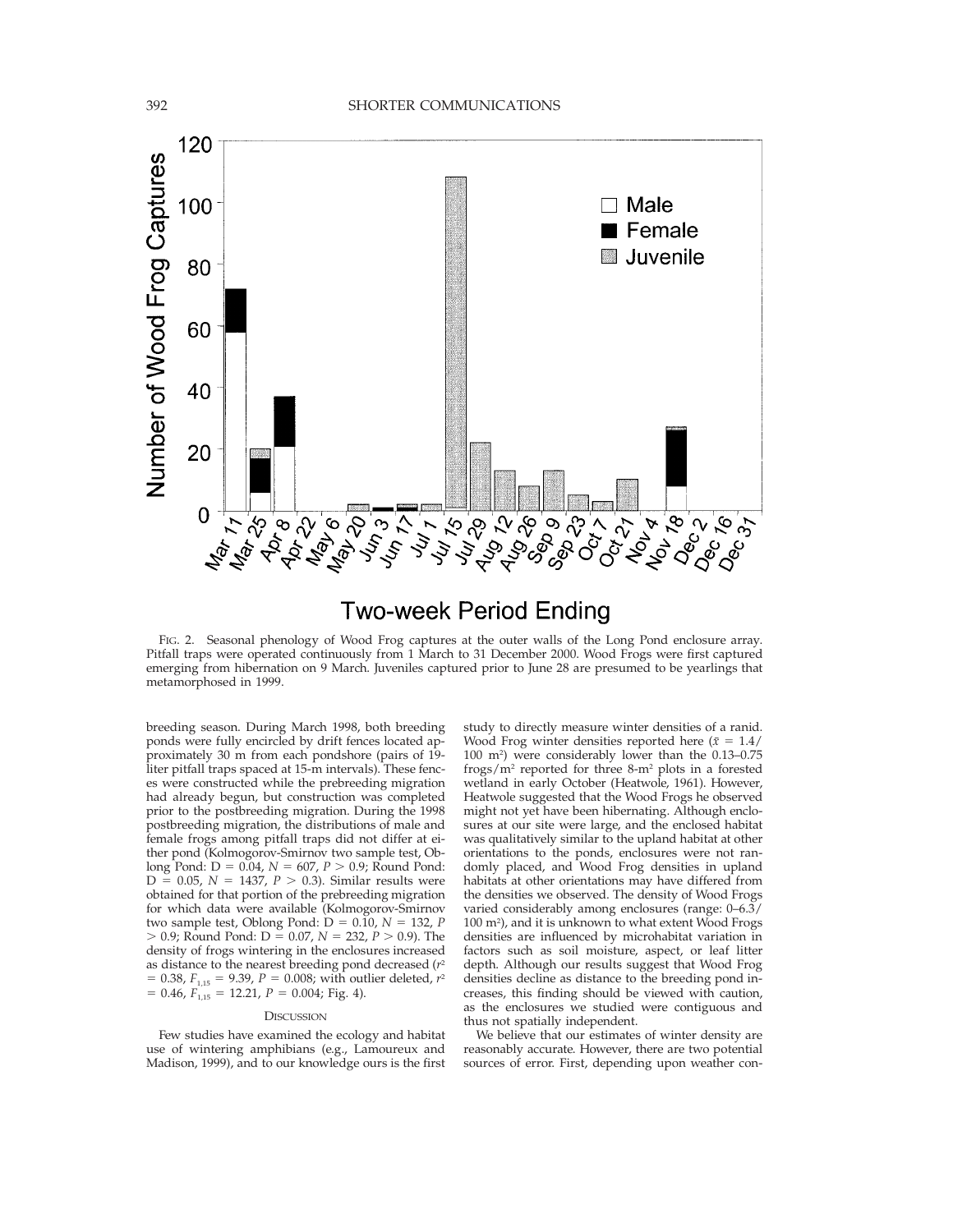

FIG. 3. Sex ratios of wintering Wood Frogs migrating to breeding ponds in spring 2000. The sex ratio (males:females) is significantly higher in the enclosures  $<$  65 m from the breeding ponds, than at their outer walls furthest ( $> 65$  m) from the breeding ponds  $(P < 0.001)$ .

ditions, we have captured small numbers of Wood Frogs in December in other years at this and other sites (JVR and BSW, unpubl. data). Frogs moving during December would not have been able to enter our enclosures, thereby resulting in an underestimate of winter densities. Second, although we are not aware of any published data on trespass (moving across drift fence without being captured) rates in Wood Frogs, small numbers of Wood Frogs may have trespassed across drift fences during the spring migration (Dodd and Scott, 1994). However, our observation that few Wood Frogs were captured in enclosures located furthest from the breeding ponds (Fig. 4), suggests that trespass was not a significant factor in explaining our results. If the trespass rate were high, large numbers of Wood Frogs would have been expected to be captured emerging from these enclosures, as large numbers of Wood Frogs ( $N = 125$ ) were captured moving toward the ponds at the outer walls of these enclosures

One of our most important findings is that the sex ratio of adults changed with distance from the breeding pool, with the number of males per female declining as distance to the breeding pond increased. This difference in sex ratios by distance suggests that females, on average, winter farther from the breeding pond than do males. The observation that the migratory orientations of males and females did not differ, suggests that differences in orientation are not likely to explain observed differences in upland habitat use among the sexes. Zweifel (1989) hypothesized that male Wood Frogs might gain a fitness advantage by hibernating close to the breeding pond, because they could arrive to breed earlier in the spring. Our finding of a highly male-biased sex ratio near the pond is consistent with this hypothesis. This contrasts with reported results for *Rana lessonae* and *Rana esculenta*, where hibernation distance from the breeding pond was not related to sex (Holenweg and Reyer, 2000).

Wood Frogs wintered in upland deciduous forest habitat within 65 m of the breeding ponds but did not use this habitat for foraging or shelter during the



FIG. 4. Relationship between Wood Frog winter densities in 17 field enclosures and distance to the nearest breeding pond. Regression analysis performed on square-root transformed counts shows a significant negative relationship ( $y = 2.2 - 0.03x$ , *P*  $= 0.008$ ).

April to November active period. This result is consistent with reports that Wood Frogs are more frequently encountered in moist lowland forests outside of the winter months (Heatwole 1961; Bellis, 1965; Klemens, 1993; Degraaf and Yamasaki, 2001; Hulse et al., 2001). Although additional research is needed to determine the extent to which Wood Frogs may winter in suitable microhabitats within forested wetlands, there is some evidence that Wood Frogs avoid saturated soils during cold weather, perhaps because these soils are less suitable for wintering (Licht, 1991). Our observation of Wood Frogs moving into forested uplands near breeding pools in late fall is consistent with this finding. Such seasonal variation in habitat use, and associated wide-ranging movement patterns, may render amphibian populations more vulnerable to habitat loss and fragmentation (Lamoureux and Madison, 1999).

Our results suggest that the impacts of upland forest loss near Wood Frog breeding pools would differ by season. Habitat destruction near breeding ponds between November and March (in our region) might kill large numbers of wintering Wood Frogs, whereas similar activities at other times of year would not. To reduce construction-related Wood Frog mortality, regulators might prohibit construction during the winter hibernation period, or use silt fencing to exclude Wood Frogs from areas slated for winter construction. In the United Sates, many small isolated wetlands such as those used by Wood Frogs for breeding do not have legal protection (Snodgrass et al., 2000). Even where such wetlands are protected, state and federal wetland regulations generally protect little or no upland surrounding wetlands (Burke and Gibbons, 1995; Semlitsch, 1998). Our results suggest that relatively few wintering Wood Frogs would be protected by narrow (15–30 m) regulated terrestrial buffer zones surrounding breeding ponds and that the overwhelming majority (perhaps around 90%) of these animals would be male. Habitat loss that disproportionately impacts females would increase the risk of local extinction, particularly for small populations with high variabil